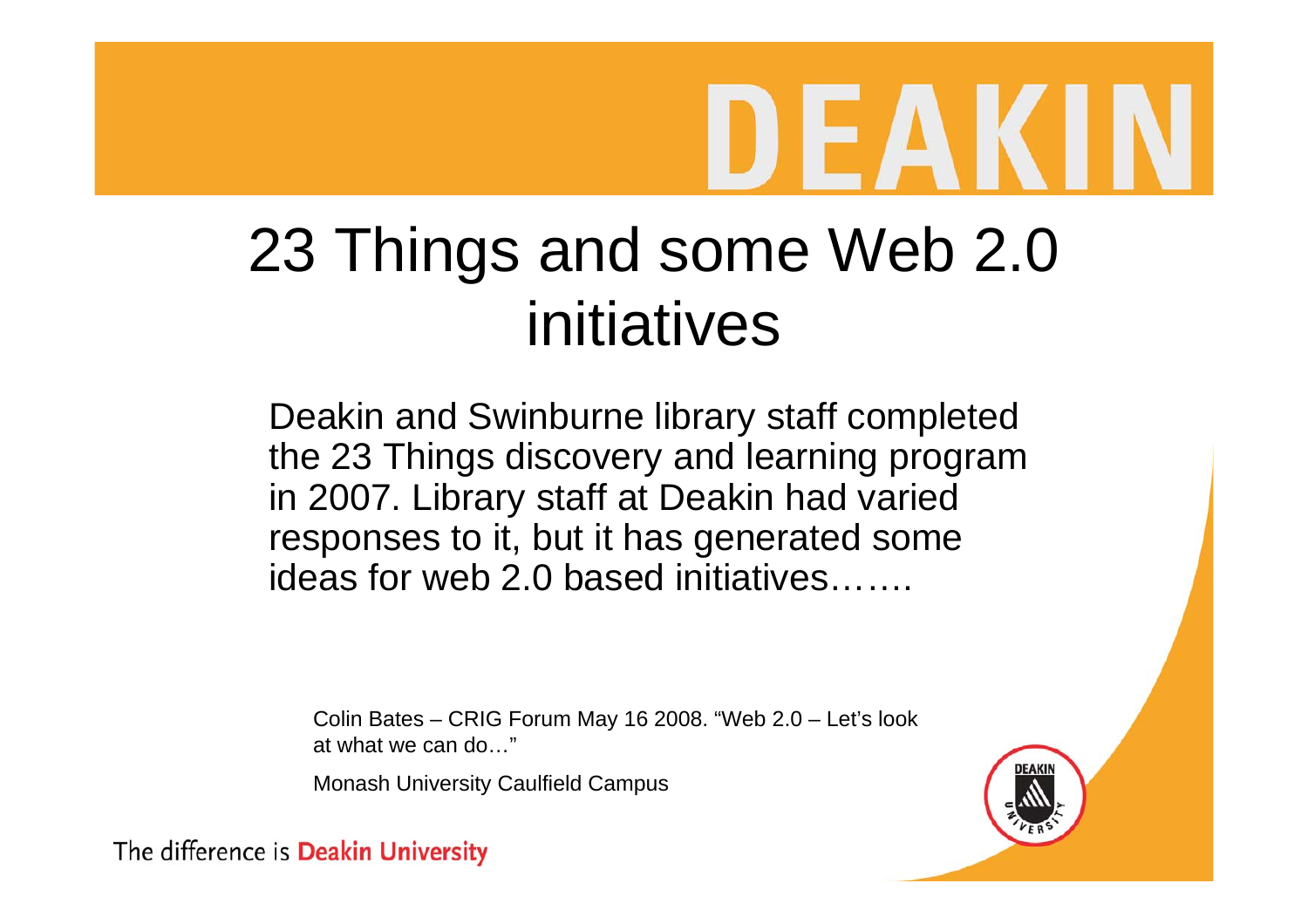- • The program was offered to staff via a blog with a Deakin and Swinburne entry point.
- $\bullet$ http://www.23things-sd.blogspot.com/
- • Blog – this tied the program together and everyone created one and used it to note their experiences and results. Blogs could be shared with colleagues
- $\bullet$  Staff experiences – varied – but largely positive

## Brief overview of 23 Things

### EARCH BLOG | TFLAG BLOG | Next Blogs

23 Things SWINBURNE AND DEAKIN UNIVERSITY **ONLINE LEARNING** 

### Welcome

Play audio introduction by Derek Whitehead, Swinburne Play audio introduction by Anne Horn, Deakin

This is an invitation to all staff of Swinburne University of Technology and Deakin University Libraries to learn more about Web 2.0 technologies through a program that will help you update your skills and learn more about new technologies that are freely available on the internet.

We have called this initiative 23 Things after the program developed by Helene Blowers from the Public Library of Charlotte and Mecklenburg County. The program has been licensed under Creative Commons and is used by libraries around the world. We would also like to acknowledge the help of the staff at the Yarra Plenty Library and in particular Lynette Lewis, who has inspired us to undertake this learning journey.

You are encouraged to play, have fun and do it all at your own



### WHERE TO START

Stephen Abram's Powerpoint Presentation

Find out what the 23 things are and start following along!







DEREK WHITEHEAD

zotero Now: Mostly Cloudy, 13°C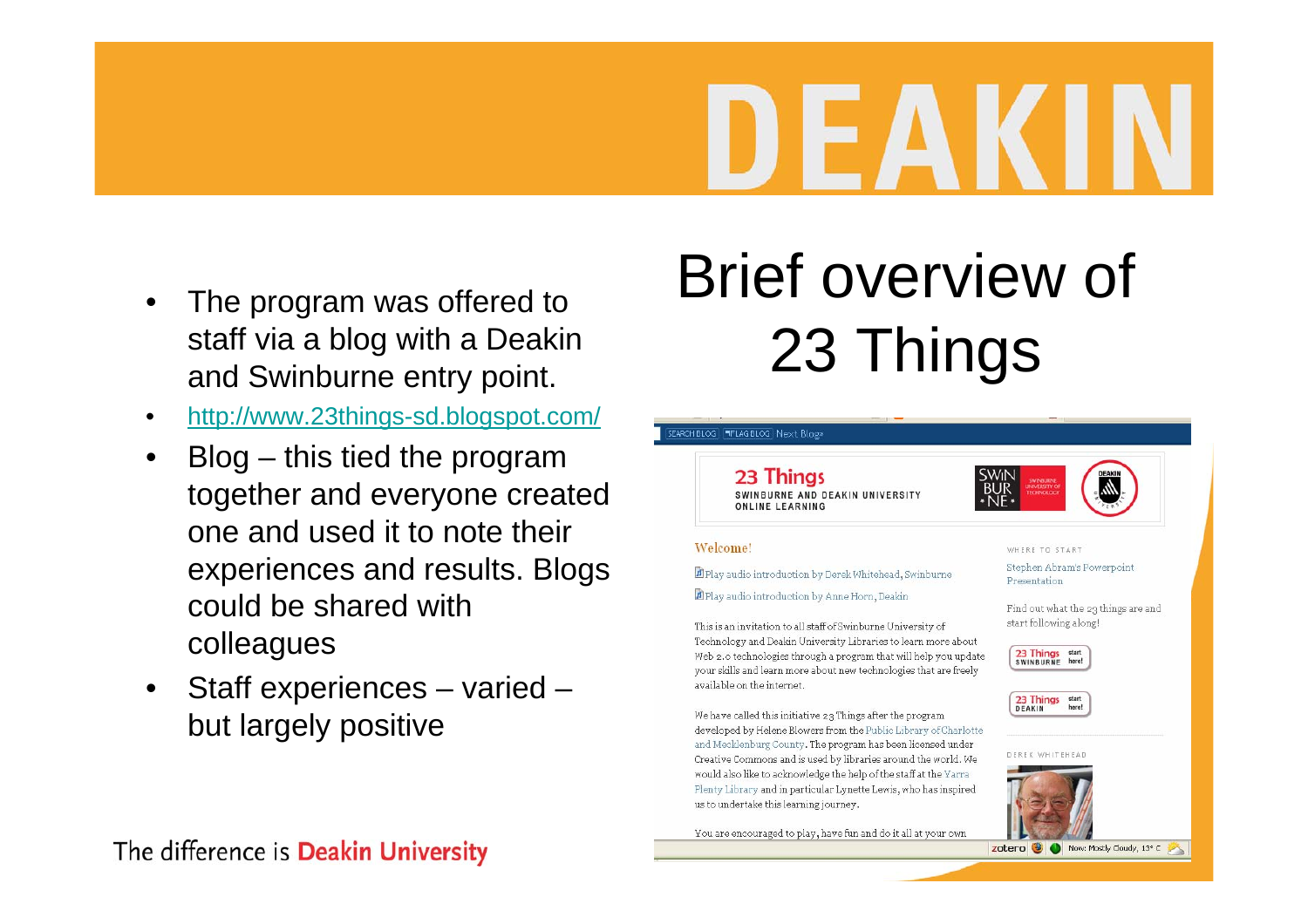# What things?

- The program had a structure week by week and coverage included:
	- Blogs
	- Wikis
	- iGoogle
	- Flickr and images
	- RSS
	- Facebook, MySpace etc.
- Staff could explore topics, applications and interfaces

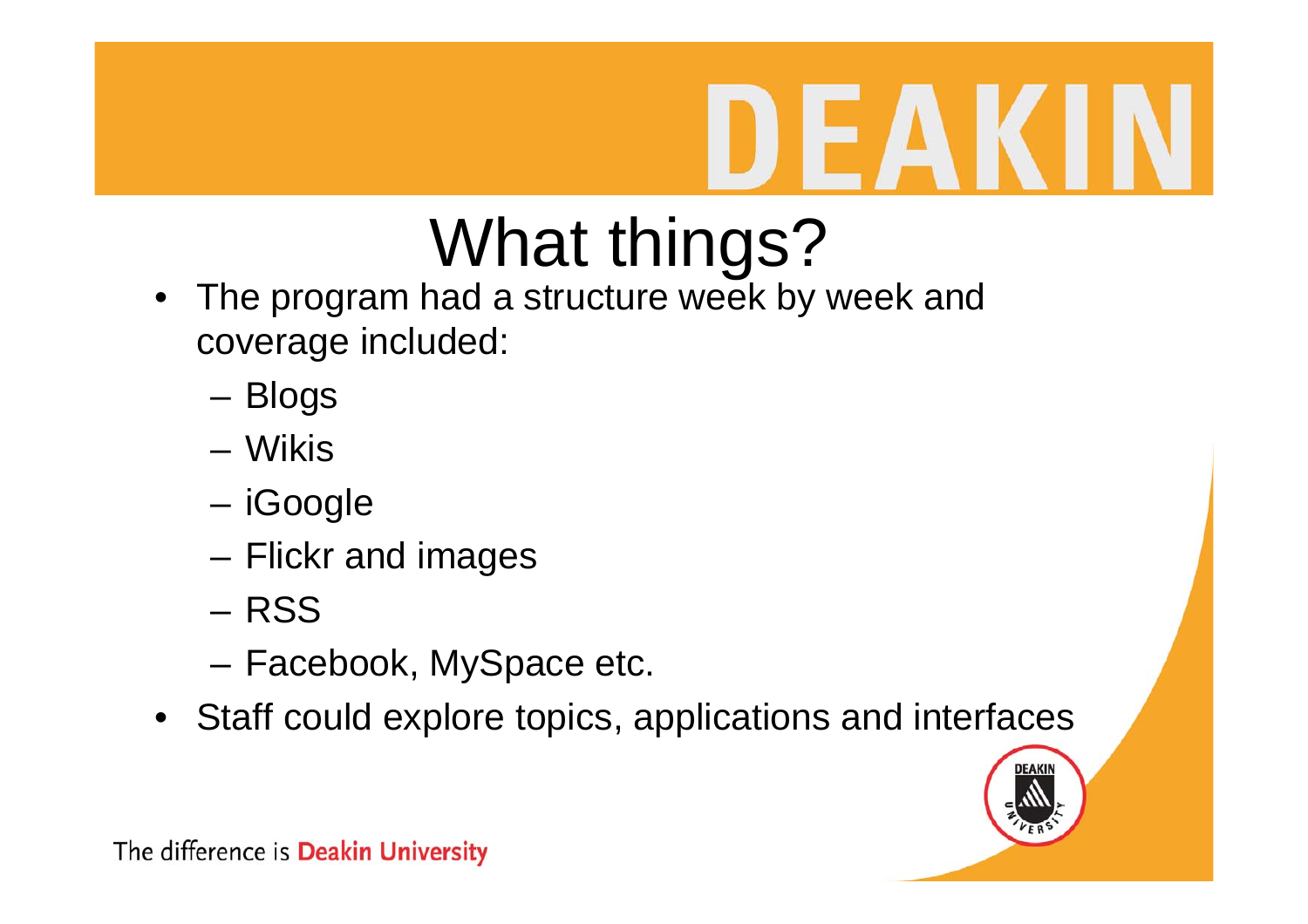### 13 week program (or longer…)

- $\bullet$ **Week 1: About 23 Things**
- •1. Read about the 23 Things programme
- $\bullet$ **Week 2: Start a blog**
- • 2. Create your own blog and write something 3. Send us the link to your blog
- • **Week 3: Blog comments and photo sharing**
- • 4. Comment on each others' blogs 5. Create a flickr account 6. Join a flickr group
- $\bullet$ **Week 4: Play week**
- $\bullet$  7. Play with a funny image generator 8. Play with LibraryThing
- •**Week 5: RSS feeds and blogs**
- • 9. Install a feed reader 10. Subscribe to digg 11. Subscribe to some library related blogs
- •**Week 6: Get social**
- •12. Explore MySpace and Facebook
- •**Rest week**
- • Congratulations, if you have completed all 12 Things so-far, you get a week off!
- •**Week 7: Google tools**
- • 13. Play with Google Maps 14. Play with Google Docs & Spreadsheets 15. Play with Google Book Search
- •**Week 8: Google home page**
- •16. Create your own iGoogle home page
- • **Week 9: Social bookmarking and Library 2.0**
- • 17. Play with del.icio.us 18. Read about the Library 2.0 movement
- •**Week 10: Wikis and video sharing**
- • 19. Put a photo of your pet on the wiki 20. Watch YouTube videos people have made about libraries
- •**Week 11: Podcasts**
- •21. Find and listen to a Podcast or two
- •**Week 12: Second Life and libraries?**
- • 22. Read about Second Life and how libraries are using it
- •**Week 13: Conclusion**
- •23. Give feedback about the programme



The difference is Deakin University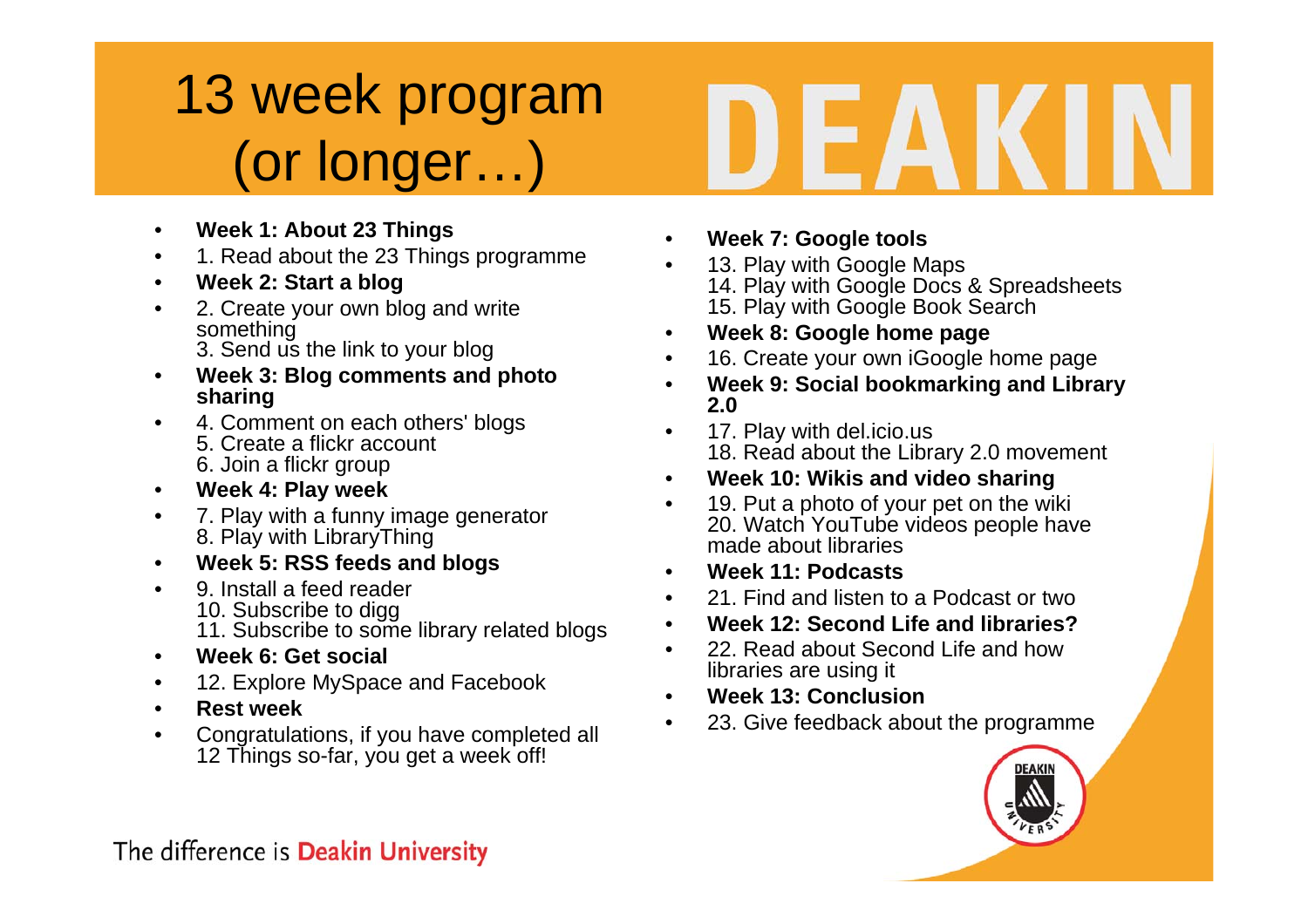# I) I A K

## Initiatives…

- •Concrete Web 2.0 based outcomes so far at Deakin
- Kat Clancy will look at in more detail, but they include
	- Face Book page for the library
	- Search pass throughs in applications like Face Book and iGoogle
	- Polling on the library web page
	- Use of Meebo for interactive chat
	- Wikis the LibraryWiki

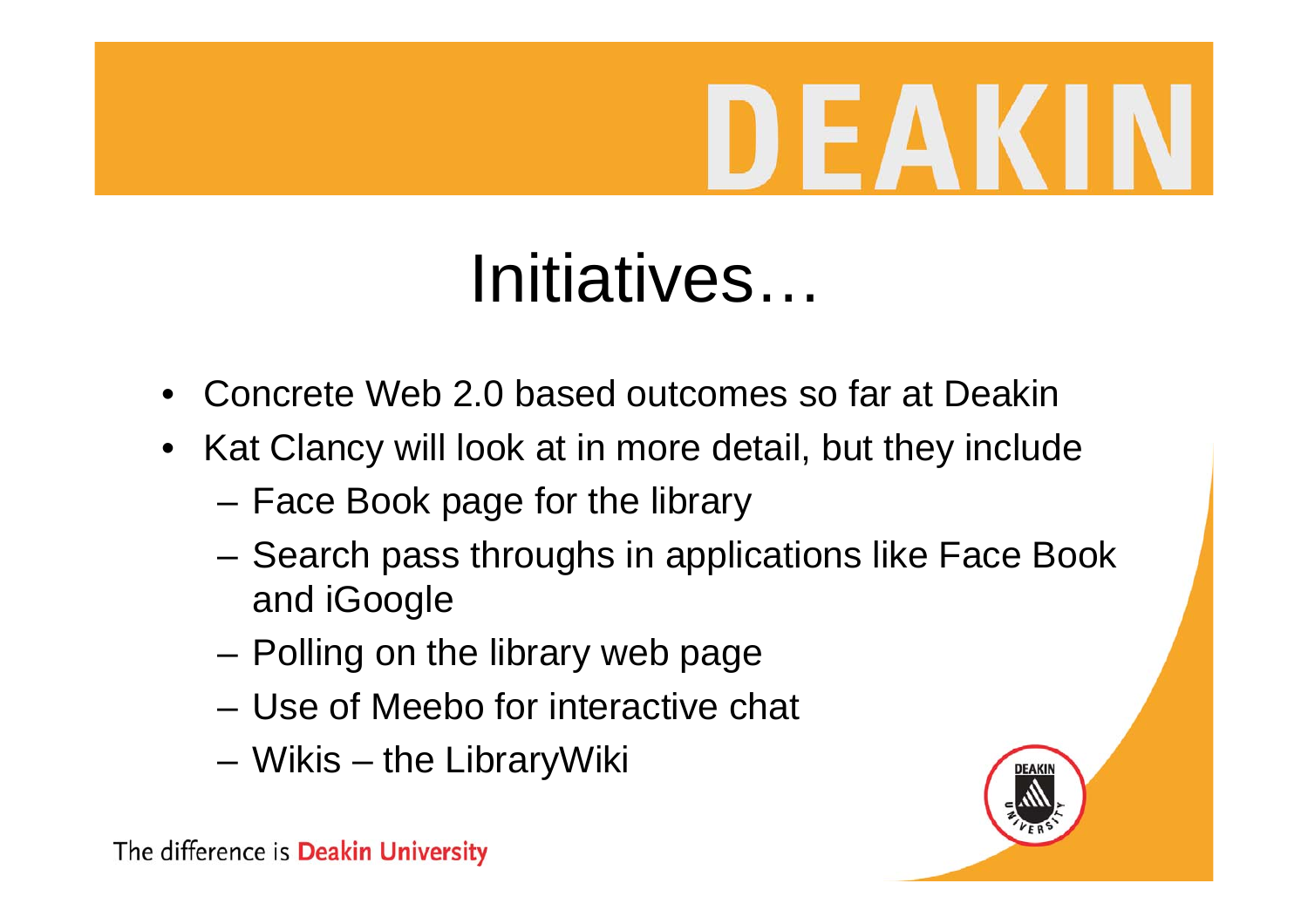|                                                                            | & Colinb<br>my talk<br>preferences<br>my watchlist<br>my contributions<br>article<br>discussion<br>edit<br>protect<br>delete<br>watch<br>history<br>move                                                                                                                                                                                                       |  |  |  |  |  |
|----------------------------------------------------------------------------|----------------------------------------------------------------------------------------------------------------------------------------------------------------------------------------------------------------------------------------------------------------------------------------------------------------------------------------------------------------|--|--|--|--|--|
|                                                                            | Main Page                                                                                                                                                                                                                                                                                                                                                      |  |  |  |  |  |
|                                                                            | [edit]<br>Welcome to LibraryWiki                                                                                                                                                                                                                                                                                                                               |  |  |  |  |  |
| navigation                                                                 | This space is for Library staff to share information on all things library related - from the latest technology to the best<br>training methods and everything in between.                                                                                                                                                                                     |  |  |  |  |  |
| Library/Viki mainpage<br>$\blacksquare$ Web tools and<br>resources         | LibraryWiki is an online knowledge base or 'encyclopedia' in a broad sense for Deakin University Library. Library staff can<br>add their knowledge and expertise to LibraryWiki through Wiki articles, links to other resources, and the addition of training<br>content, presentations, and images.                                                           |  |  |  |  |  |
| $\blacksquare$ Information literacy<br>Search interfaces<br>Technology and | Use the navigation options at the left to browse for topics, or use the search option to find LibraryWiki content on<br>specific keywords.                                                                                                                                                                                                                     |  |  |  |  |  |
| hardware<br>eResources and EBL<br>$\blacksquare$ The lighter side          | Library staff can add a signature to content they add to the LibraryWiki - this is a helpful thing to do to keep our<br>communication and information sharing as open as possible. How to do this is detailed in the help pages. See<br>Help:Contents#How do I sign my posts.3F for more detail. The very next help topic then tells you "How do I get my wiki |  |  |  |  |  |
| librarywiki administration                                                 | userpage set up?". You add your own profile page to the LibraryWiki this way - the signature is the link. --Colin 14:29, 14                                                                                                                                                                                                                                    |  |  |  |  |  |
| $\blacksquare$ Current events<br>Recent changes                            | September 2007 (EST)                                                                                                                                                                                                                                                                                                                                           |  |  |  |  |  |
| Random page<br>H                                                           | & Colinb<br>my talk<br>preferences<br><b>ITIV</b><br>article<br>edit<br>discussion<br>history<br>protect<br>delete<br>watch<br>move                                                                                                                                                                                                                            |  |  |  |  |  |
| search                                                                     | Information literacy                                                                                                                                                                                                                                                                                                                                           |  |  |  |  |  |
| Go<br>Search                                                               | Did they get it? Evaluating learning                                                                                                                                                                                                                                                                                                                           |  |  |  |  |  |

LibraryWiki is a way of sharing in house developments and information

| LibraryW                                                                                                                            | Did they get it? Evaluating learning                                                                                                                                                                                                                                                      | [edit]                                                                    |
|-------------------------------------------------------------------------------------------------------------------------------------|-------------------------------------------------------------------------------------------------------------------------------------------------------------------------------------------------------------------------------------------------------------------------------------------|---------------------------------------------------------------------------|
| navigation<br>Library/Viki mainpage<br>$\blacksquare$ Web tools and<br>resources                                                    | Here's a range of resources that provide information, ideas and<br>strategies on assessment and evaluation of learning. This is a<br>growing resource, so you're encouraged to add your own favourite<br>strategies and join in the discussion (via the Discussion tab) on this<br>topic. |                                                                           |
| Information literacy<br>$\blacksquare$ Search interfaces<br>■ Technology and<br>hardware.<br>eResources and EBL<br>The lighter side | Did they get it? Evaluating student learning $[1]$ of This is a<br>really helpful one page document outlining strategies that can be<br>used to evaluate student learning after a one-shot session, or for<br>more in-depth assignments. It includes strategies such as:                  |                                                                           |
| librarywiki administration<br>$\blacksquare$ Current events<br>Recent changes<br>Random page                                        | . Three Things You Learned: At the end of the session, ask<br>students to write down on an index card three things that they<br>learned.<br>. Muddiest point: At the end of the session, ask students to write down on a piece of paper what they found most                              | Want to know whether learners actually get what<br>we're trying to teach? |
| $H$ Help<br>search                                                                                                                  | confusing.<br>. One-minute paper: At the end of the session, give students one minute to write what they learned.                                                                                                                                                                         |                                                                           |
| Go<br>Search<br>toolbox                                                                                                             | Critical incident questionnaire by Stephen Brookfield [2] $\Phi$ This is a relatively simple assessment technique that<br>investigates students' experiences of teaching. You can ask a series of 5 questions to work out student engagement in                                           |                                                                           |

 $\cdots$ 

watchlist my contributions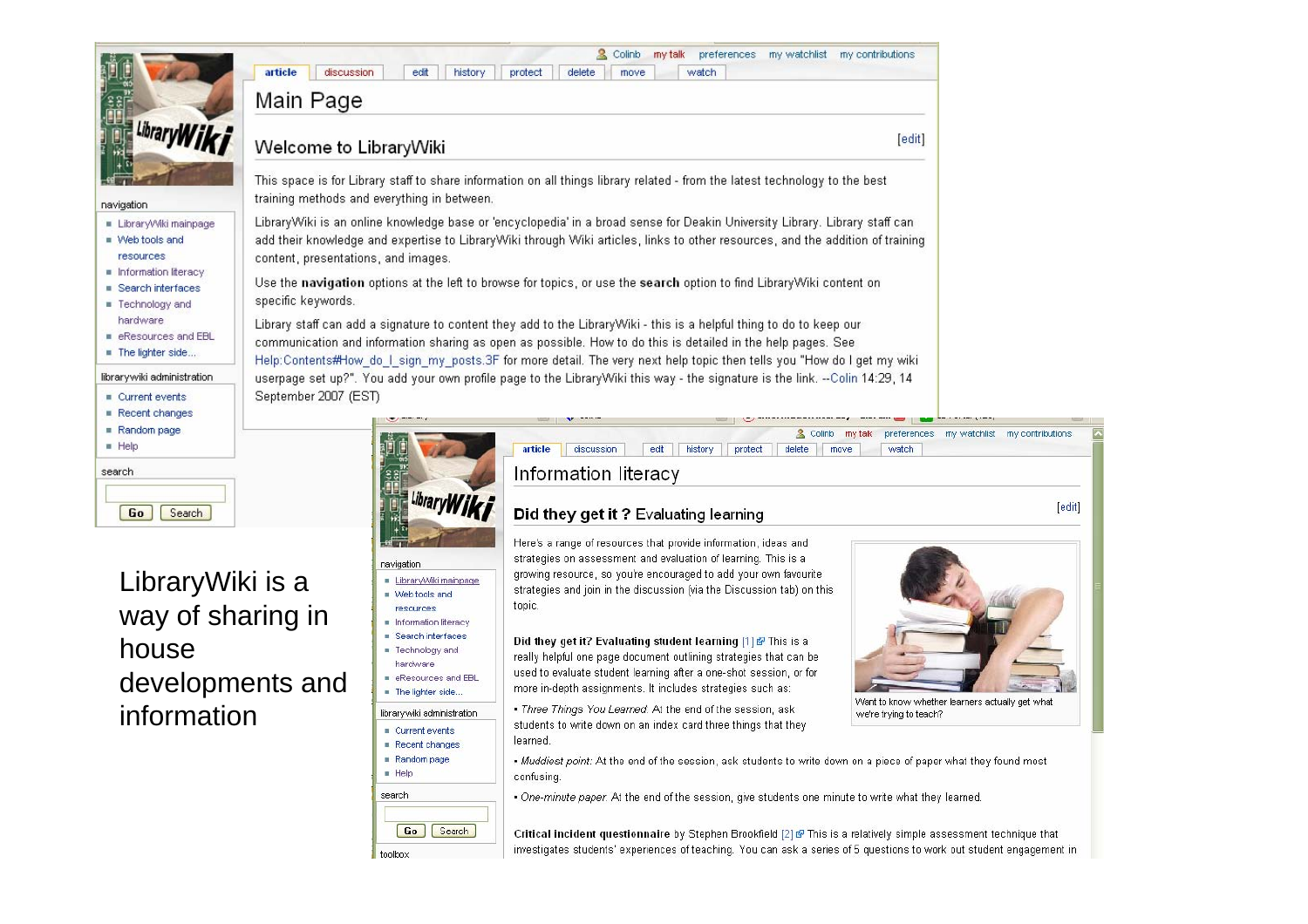# HE Z

## …and explorations

- 23 Things started staff thinking about how to apply 'things' in their day to day activities and work.
- Some were personal, some were work related of course
- • Library explorations:
	- iGoogle and Netvibes (offering personalised content)
	- – YouTube video in library online content eg. Subject guides using the Springshare interface
	- RSS from: the catalogue; subject guides, portals
	- Individual current awareness and information management

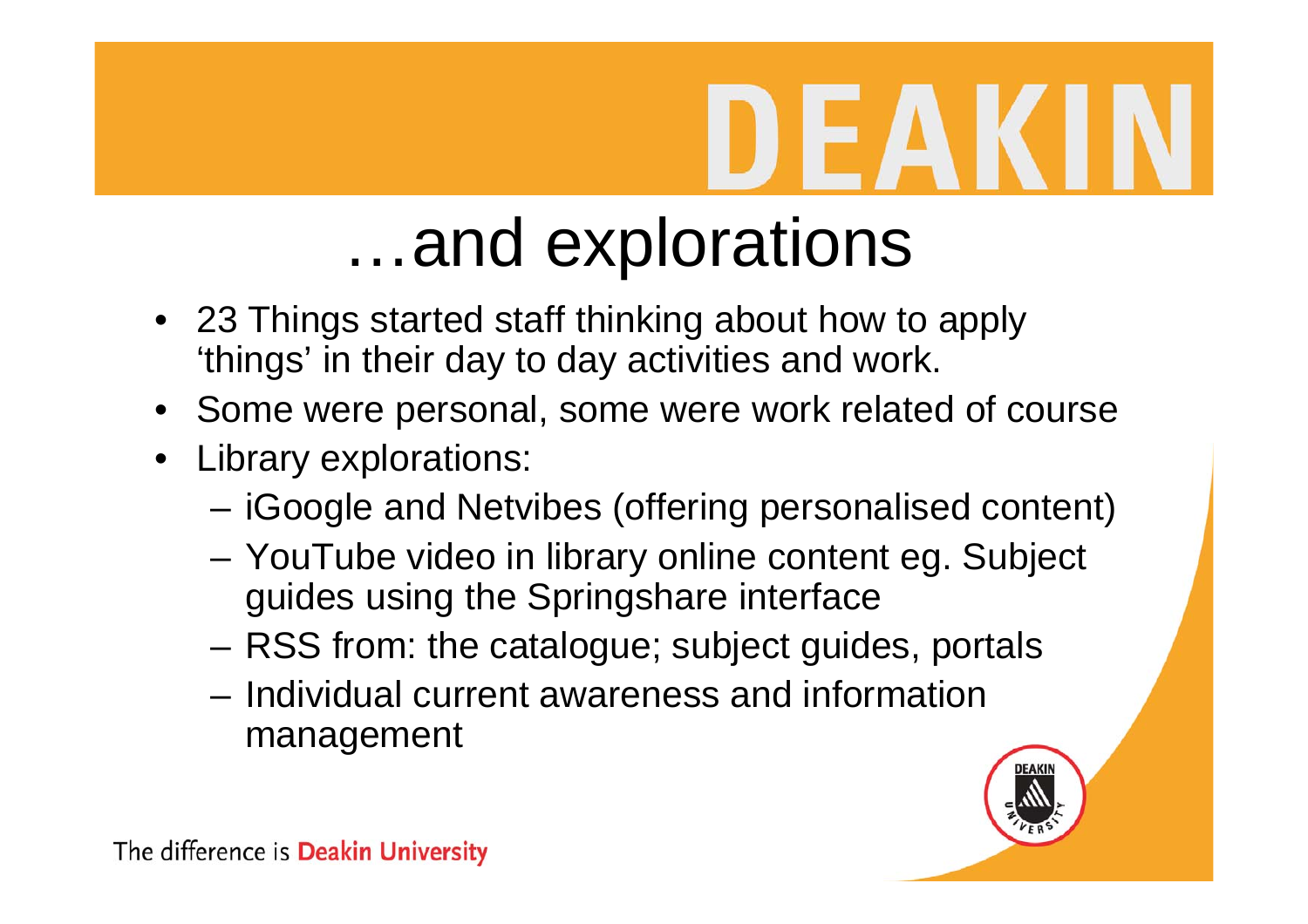| 63<br>Edit<br>Bookmarks Tools<br>Help<br>del.icio.us<br>View<br>History                                                                                                                                                                                         |                                                                                                                                                                                                         |                                                                                                                  |                                                                                                                                                                                                                                                                                                                                |                                                                                                                                          |  |  |  |  |  |
|-----------------------------------------------------------------------------------------------------------------------------------------------------------------------------------------------------------------------------------------------------------------|---------------------------------------------------------------------------------------------------------------------------------------------------------------------------------------------------------|------------------------------------------------------------------------------------------------------------------|--------------------------------------------------------------------------------------------------------------------------------------------------------------------------------------------------------------------------------------------------------------------------------------------------------------------------------|------------------------------------------------------------------------------------------------------------------------------------------|--|--|--|--|--|
| $\mathbb{R}$<br>G http://www.google.com/ig<br>Google Australia - from Australia<br>$\epsilon$<br>$\blacktriangledown$<br>Q.                                                                                                                                     |                                                                                                                                                                                                         |                                                                                                                  |                                                                                                                                                                                                                                                                                                                                |                                                                                                                                          |  |  |  |  |  |
| C Google Australia C Google Scholar C Google C Library Intranet ® Main Page - Library Wiki M Col Bates Blog C Subject Guides - Sign In C Search Oxford Refer W Wikipedia: How to edit @ DSO WIKI guides etc<br>$\rightarrow$                                    |                                                                                                                                                                                                         |                                                                                                                  |                                                                                                                                                                                                                                                                                                                                |                                                                                                                                          |  |  |  |  |  |
| ◎<br>■ LibX Deakin ▼ Keyword ▼<br>Search Deakin Catalogue . Clear . X Scholar                                                                                                                                                                                   |                                                                                                                                                                                                         |                                                                                                                  |                                                                                                                                                                                                                                                                                                                                |                                                                                                                                          |  |  |  |  |  |
| olinb<br>D Library                                                                                                                                                                                                                                              | Library Intranet                                                                                                                                                                                        | <b>G</b> iGoogle                                                                                                 | $\Xi$                                                                                                                                                                                                                                                                                                                          |                                                                                                                                          |  |  |  |  |  |
| Shopping<br>Web<br>Images<br>Maps News<br>Mail<br>more <b>v</b><br><i>i</i> Google<br>News and RSS Journals   Library research   →<br>Home<br>Deakin University Library Search<br><b>IX</b><br>**** All search results and links open in a new window ****      | <b>Google Search</b><br>Google Gadgets<br><b>Australian Business</b><br>Dictionary.com<br><b>Search:</b> Dictionary.com                                                                                 | <b>Advanced Search</b><br><b>Language Tools</b><br>I'm Feeling Lucky<br>Fun stuff<br>Psychology resources<br>EEX | colin.bates@deakin.edu.au   Classic Home   My Account   Sign out<br><b>Search Preferences</b><br>Add a tab 6% Get artist themes   Select theme   Add stuff »<br><b>Medical Journal Databases</b><br>TOMEST<br>LATANIAN<br>MARKAT<br>111718<br>$\begin{array}{c} 34 \\ 34 \\ 144 \end{array}$<br>MERRY I<br>$100\,\mathrm{Kyr}$ | $\overline{\mathbb{R}}$<br>my gadget $\boxed{\text{=}$<br>Go to the Deakin University Library<br>subject guide to medicine for a list of |  |  |  |  |  |
| -search for books, journals, dvds-<br>> more options<br>GO<br>Keyword<br>kimit to: □ journals                                                                                                                                                                   | for<br>Wikipedia<br>$\rm W_{en}$<br><b>Amazon for iGoogle</b>                                                                                                                                           | Go<br>日日区<br>Go<br>Search<br>$=$ $ \times$                                                                       | medical eJournals!<br><b>HFall</b><br>$\frac{90.1}{70\text{L}\,\text{g}}$<br>VOI 1.<br><b>TOL</b><br>Google Super Search<br>Google Searcher<br>Search                                                                                                                                                                          | 同日図                                                                                                                                      |  |  |  |  |  |
| Deakin University Library web pages<br>$\overline{\mathbf{v}}$ -<br>Search<br>Google" Custom Search                                                                                                                                                             | <b>Bestsellers</b><br>Search                                                                                                                                                                            | <b>Price</b><br>Goldbox<br>comparison                                                                            | Notebook Searcher<br>Search<br><b>Blog Space</b><br>Search                                                                                                                                                                                                                                                                     |                                                                                                                                          |  |  |  |  |  |
| Create your own Custom Search Engine<br>VEX<br>JustFreeBooks-Eind free ebooks<br>Google" Custom Search<br>Create your own Custom Search Engine<br><b>DEX</b><br><b>WorldCat Search</b><br><b>Search Libraries</b><br>Enter title, subject or author<br>WorldCat | $\overline{\mathbf{v}}$<br><b>Books</b><br>Science Fiction & Fantasy<br><b>Breaking Do</b><br>« Stephenie M<br>\$12.64<br>enlarge<br>The Host: A Novel<br>z.<br>~ Stephenie Meyer<br>\$14.29<br>enlarge | amazon.com.<br>Google gadgets -<br>customised searches<br>compare prices                                         | Search<br>Groups<br>Video<br>Search                                                                                                                                                                                                                                                                                            |                                                                                                                                          |  |  |  |  |  |
|                                                                                                                                                                                                                                                                 | 3.<br>目石<br>Gift Set. 4th Edition                                                                                                                                                                       | <b>Dungeons and Dragons Core Rulebook</b>                                                                        | The New York Review of Books                                                                                                                                                                                                                                                                                                   | OEX<br>O                                                                                                                                 |  |  |  |  |  |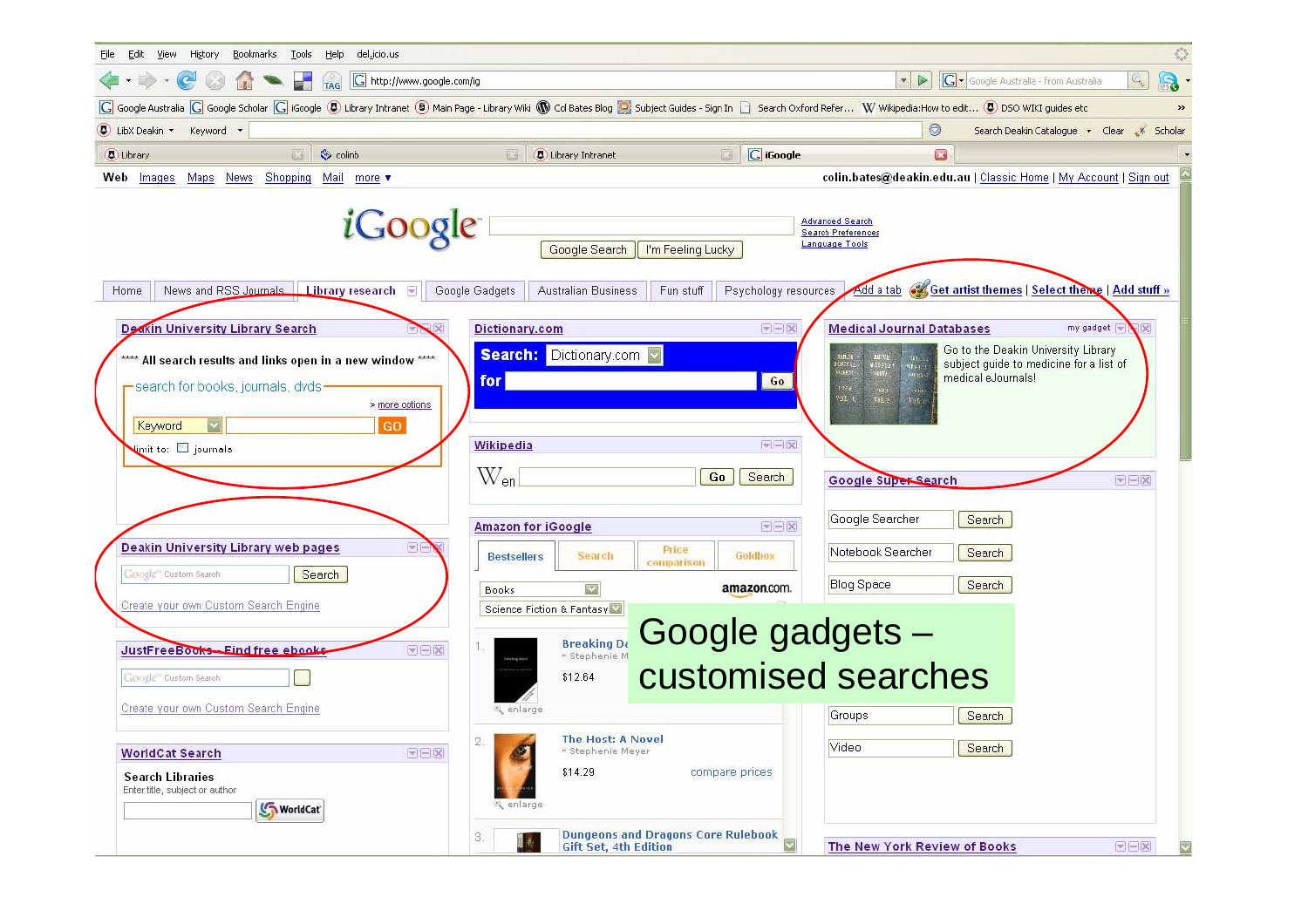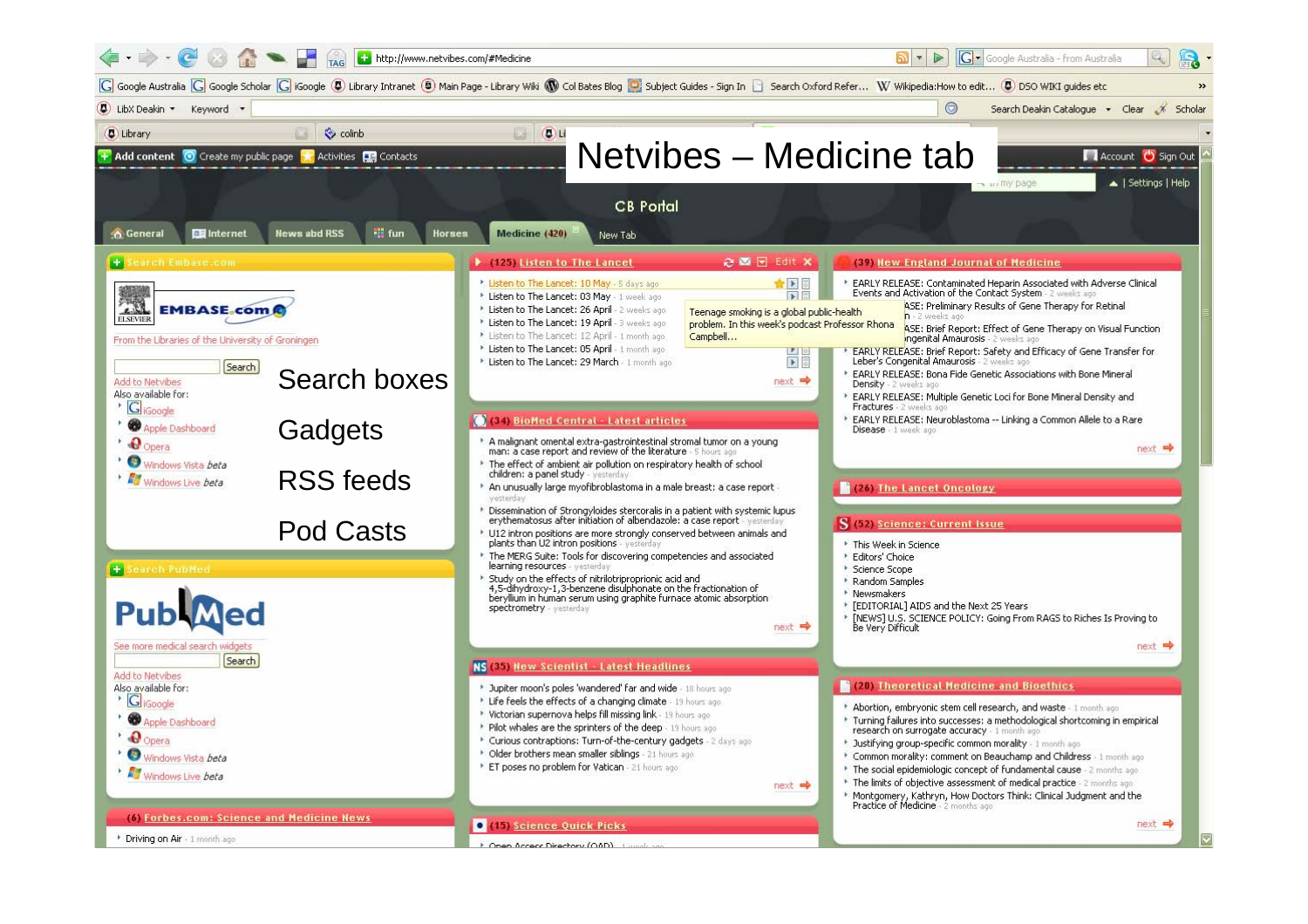# DEAK

## Future activity

- Deakin will continue to actively explore the possibilities of web 2.0 applications in providing library services and applications
- Some applications will be taken up, others may wait for development or technical infrastructure
- Some are just too 'niche' for priority work
- • Whatever your situation, jump on the rollercoaster and try things out…

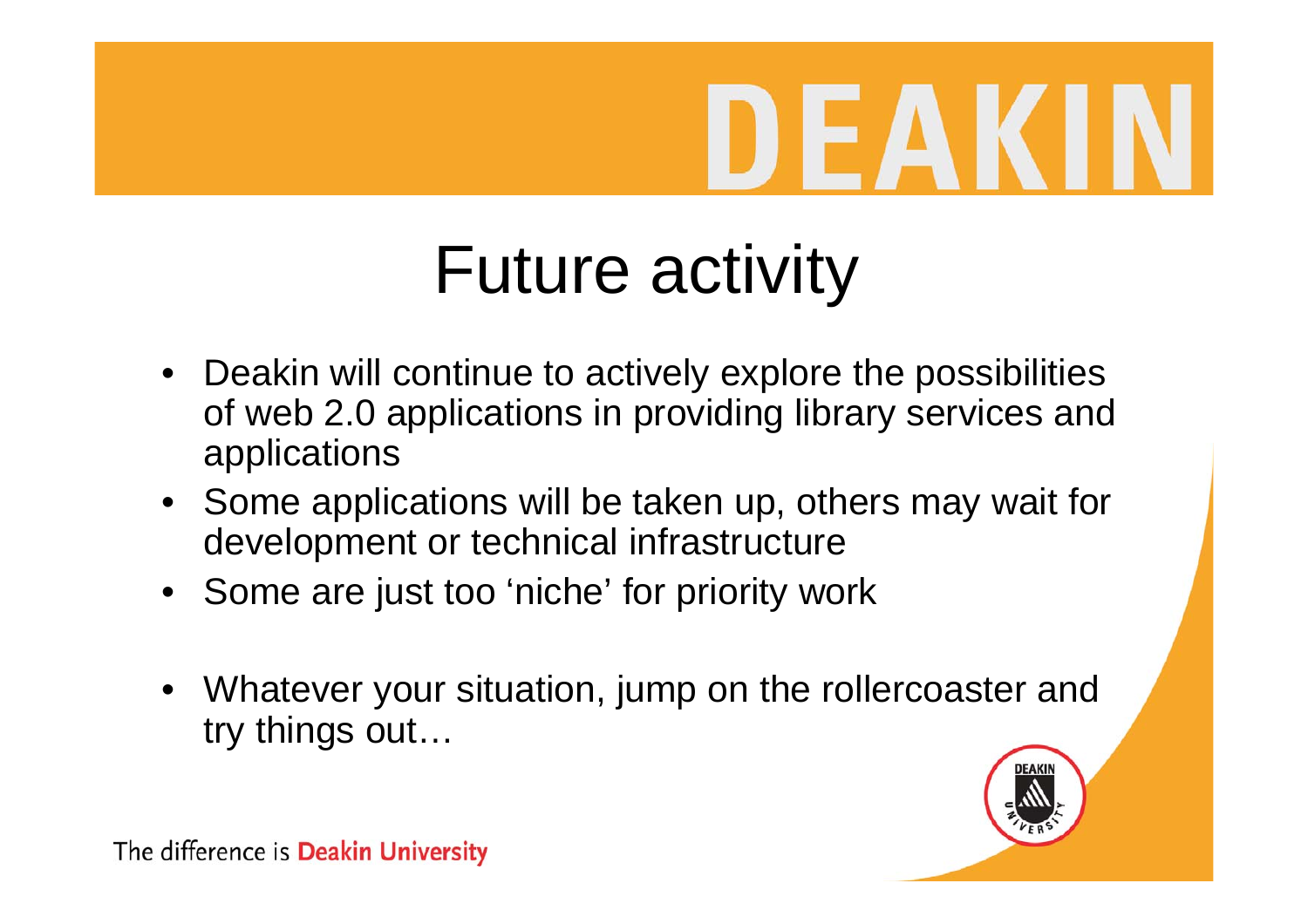# $\blacksquare$

## Links:

- 23 Things http://www.23things-sd.blogspot.com/
- •iGoogle - http://www.google.com/ig
- •Netvibes - http://www.netvibes.com/
- •DU subject guides (Springshare) - http://deakin.libguides.com/
- • Deakin experimental page http://www.deakin.edu.au/library/news/labs.php
- $\bullet$  Library Face Book http://www.facebook.com/apps/application.php?id=6578931575